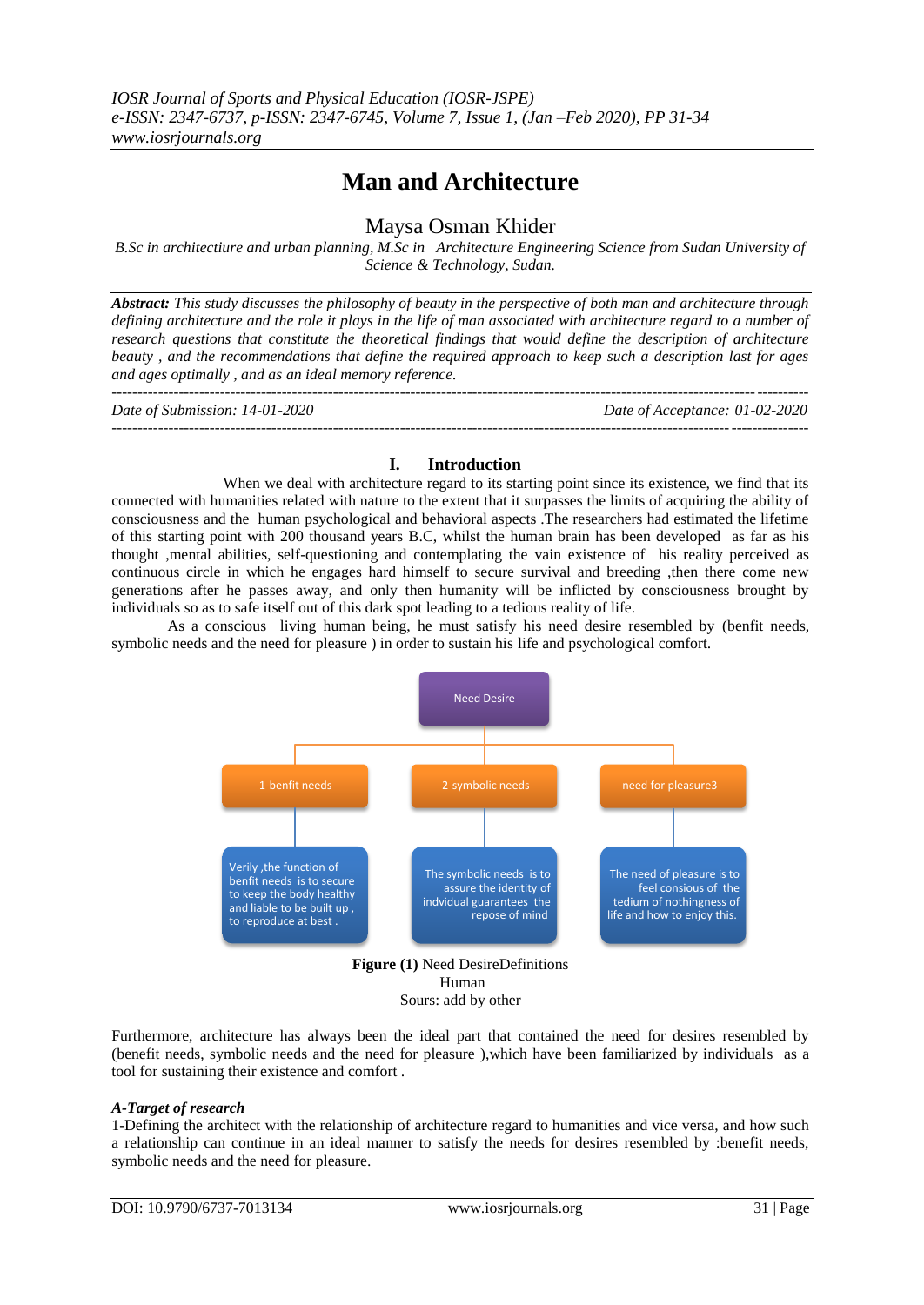2-Assuring that the need for pleasure plays an important role in the success of the basic need with its two sides :benefit need and symbolic need by transferring it from the tedium and nothingness of existence to the world of pleasures and gladness, and consequently ,optimally- wise.

#### *B - The research needs*

1- actually, such needs so far as architecture is concerned, and not even completely discussed on the broad meaning of the word.

2- An over-domination of the western architectural styles on the local architecture as a result of the lack of thought reference , and also because the architects haven't thought of the necessity of the local architecture as being contemporary to the western one.

#### *C- The research problem*

There are few reference books.

#### *D- The expected results*

1-Through such expected results, the relation of humanities and architecture and vice versa, and the features of beauty of architecture plus the methods required to keep them for times.

# **II. The Research Method**

The researcher has adopted the descriptive and analytical methodin this research paper :

Defining architecture and its role in the live of man parallel to the role of man in founding of architecture through certain research questions, and coming out with the abstract of the study that shows the features of the beauty of architecture. Hence, there comes the recommendations that show how to keep the features of architecture beauty through times.

# **III. Theoretical Background**

The recurrent daily dealing with various forms of architecture creates a different mutual reference among individuals as required in building in every different state or region. It is known that the criteria of building as far as content and forms are concerned as time passes, and consequently as a contradictory vision . This would certainly leads to controversy between ego and the architecture thought that reflects questionings about architecture and the role it plays in the life of human beings and vice versa, as follows:

#### **A- What are the causes behind the existence and goals of architecture?**

This is due to satisfying the rooted needs of individuals resembled by (benefit needs, symbolic needs and the need for pleasure ) as shown in figure(1).

#### **B- Where is architecture directed? And what are its formulas of acceptance and refusal ?**

The mental abilities activated by architects experienced as students in all aspects of the history of architecture creates a background of optimal building qualities , so as to ground architecture firmly. This would definitely leads to such a solid base for architects over times.

Therefore, architecture tends to the architectural dialogue that extend to both sides :from the present time and from the present time to the future. This dialogue is actually the ideal engineering expression, or on other words, as an example of a pure linguistic expression as Plato stated in the theory of idealism where he described the existence of idiocincary with time outside its will and its activation with the ideal form of things.

The formulas of acceptance and refusal to certain architecture against another are conditioned on certain ages and intellectual ideologies that govern them, because that every age has its own special intellectual architecture (the pharaohs adopted the pyramiallike shape as a symbol of expressing the governing concept or the current international culture that expresses pride and dignity), because the pyramidallike shape stands for resistance, power, pride and immortality, so as to reach distinction and excellence regard to their mates. The Christian age adopted the decorations and highly exaggerated beauty to express the governing intellectual ideology( the control of statesmen on religion). Afterwards ,came the Gothic age to invoke controversy among architectures on the issues of mentalist , architectural emotionalism through structural openess as a symbol of expressing the function of an empty space and the beauty in buildings as a reflection for the mentality of society which started with decorations and the love of simplicity. The Renaissance Age had been the solution for this controversy between mentalist and architectural emotionalism .So, the beginnings had become characterized by mentalists optimally to the extent of( the produced shape -decorative - and the relationship between shape and content ) in reach of for modernity governed by the above mentioned tools over ages as an intellectual reference for architects which bestowed upon the current features of modernity that are unchained to immortalize what had been mentioned above as a need desire with extra mentality and an optimal invocative contemporary technology.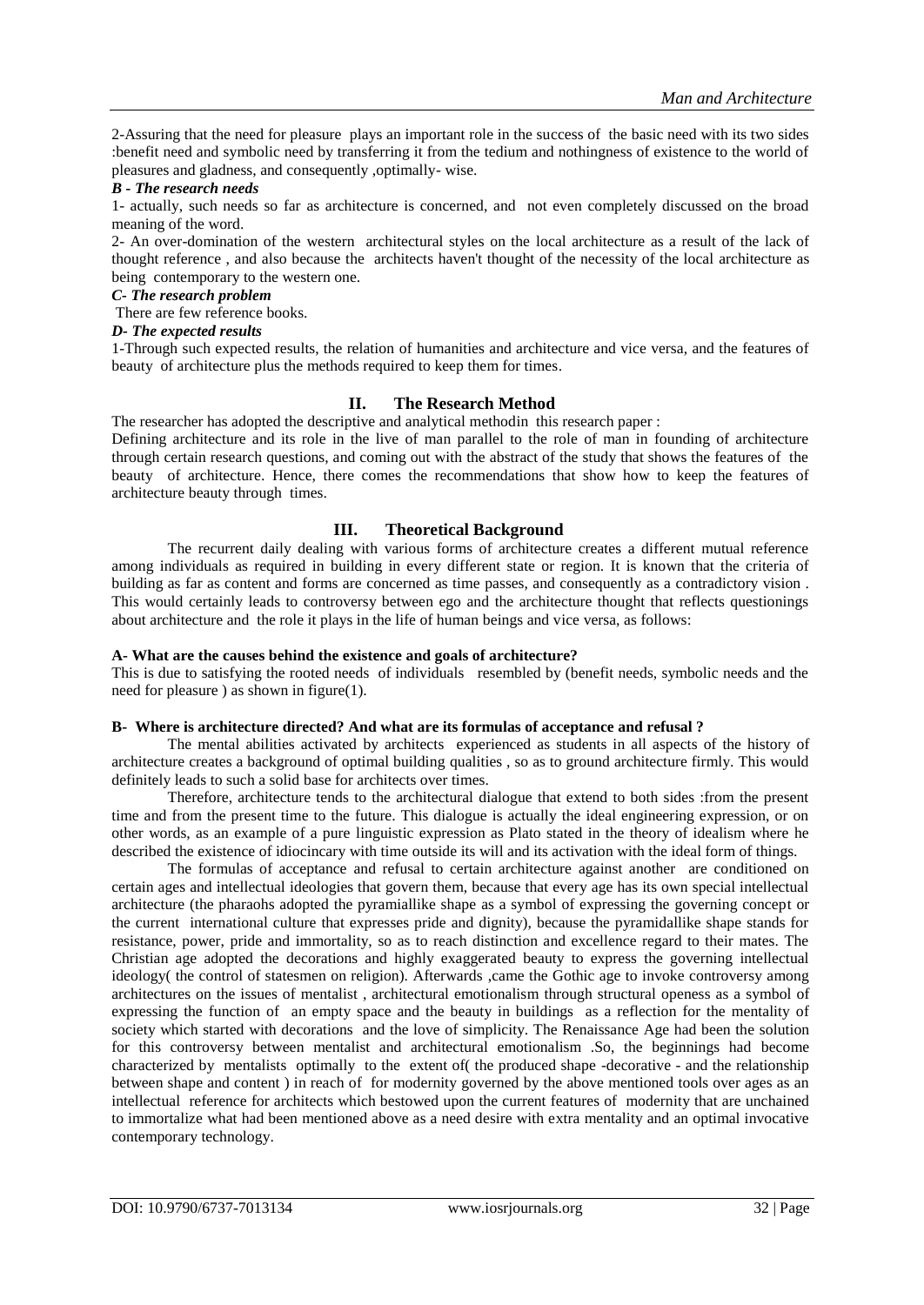#### **C- How is the productive cycle of architecture is completed**?

#### It is completed as follows:

1- When the architectural designer is given the work of designing a building , he has to gather all his intellectual abilities so as do all the required arrangements and select the best of them to guarantee the functional performance at best , and then bring about the drawings that will express (plans) . Well-designed buildings regard to persons who will dwell according to their need for pleasure. Of course, this, also, will reflect the space content and the similar feeling of dignity and immortality that had already been felt by the pharaohs .Here, the architects of a building can feel as much like pharaohnic ones. It is indeed that the first early is always the most correct .Optimally, the inscriptions and colors always come after to control diversity. Then , he will come back to finish his designing course guided by rational steps: ideas that come-on after another , until the design comes in the perspective of modernity and optimization.

2- When the architects finish the design work they displays it with his team group and allows its members an ample of time so as to enable each member. To study it accordingly to his field of specialization, not only this , but also keeps open such a meeting till each member is aware of how the production and the exerted effort of producing this new born (the building) has come into life traced by knowing the activation of materials with each other, and the quantity of effort exhausted by the team ,plus the project duration.

3- Afterwards, the architects shall start the work of the building step by step under his supervision, and the team group till it is finished. Right at such a time , he shall modernize such a new born(building) on a real ground.

#### **D - What is the supporting optimization which the architects adopts to make a building?**

Optimization means idealism , and as for architecture it means the ideal condition of building. It is restricted to the following frames:

1- The mutual intellectual reference of individuals as a community pertaining to the awaring it as one of its numbers . This reference point shows ( the current culture of community- traditions - habits- his religious culture and the other governing ideologies of community ..etc ).

2- The reference point of architects:

 It is something special to them . It includes the whole knowledge of architecture through times (determind by every architecture over different ages - the advancement of building technology through imaginative creativity in the frame of form and the nature of project - and the optimal shape of the current form of architecture .

Referring to such optimization , an architect will consequently have an engineering reference point which will enable him to make an architectural model form that would connect the post with the present time, as well as the present time with the future, optimally.

# **E- What are the governing features of architecture ?**

They are restricted to:

1-Diversity.

2-Adjust diversity.

The following figure shows how the architectural conceptual product changes in range of diversity and its adjust to satisfy the desire need of man in accordance with these three sayings( benefit - symbolism - and the need for pleasure).